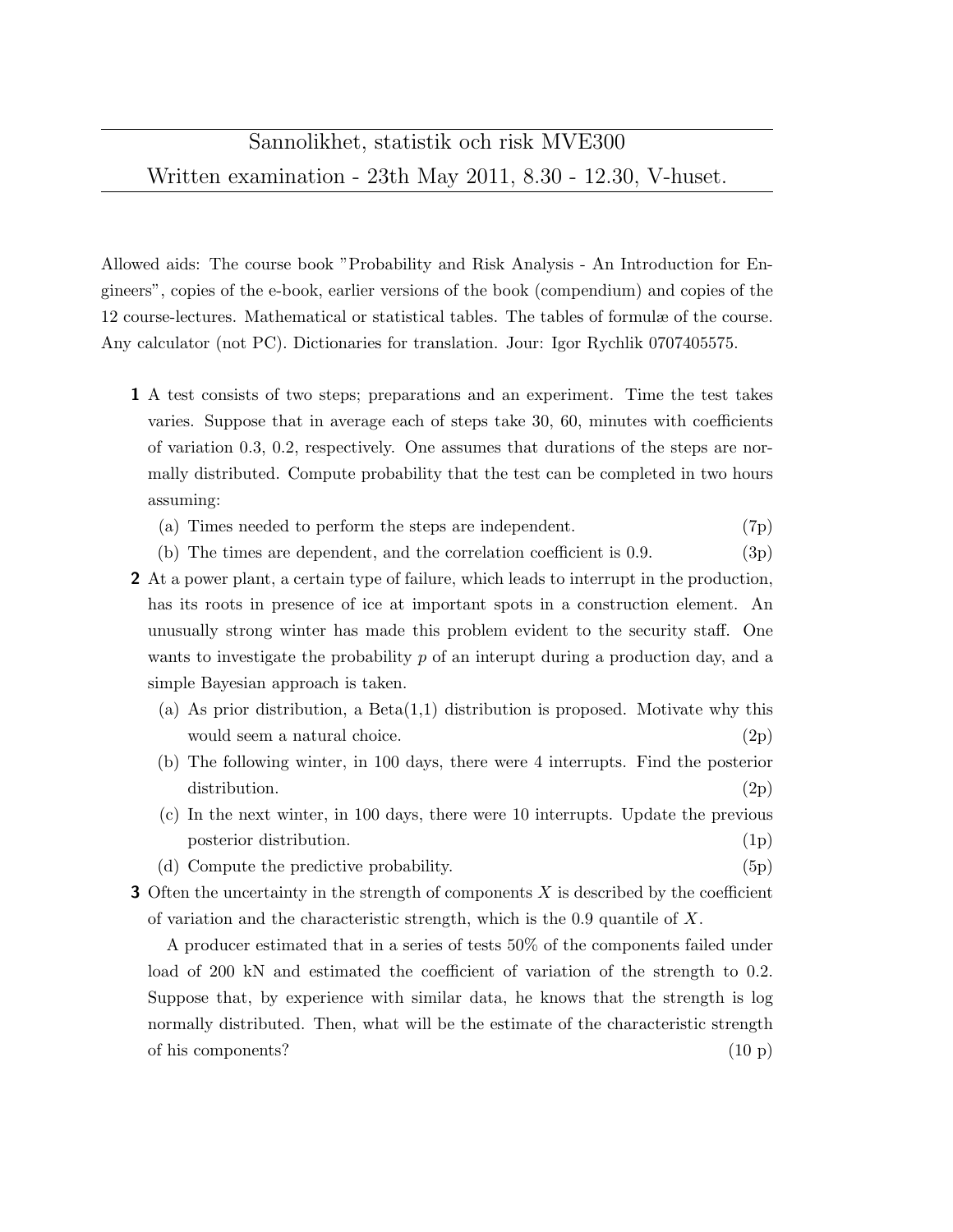4 The yearly maximal water level in a river has been observed for 100 years. A preliminary analysis indicates that a Gumbel distribution is reasonable and that the observations can be considered independent. Computer software gives the ML estimates  $a^* = 192$  and  $b^* = 806$  of the scale and location parameter, respectively (unit: cm). Recall that for the ML estimators of  $a$  and  $b$  in a Gumbel distribution, the following asymptotic results hold:

$$
V[A^*] \approx 0.61 \frac{a^2}{n}, \quad V[B^*] \approx 1.11 \frac{a^2}{n}, \quad \text{Cov}[A^*, B^*] \approx 0.26 \frac{a^2}{n}
$$

- (a) Estimate the 200-year return level,  $h_{200}$ . (5p)
- (b) Find an approximate  $95\%$  confidence interval for  $h_{200}$ . (5p)
- (c) Find the probability that the yearly maximum at least once during the following ten years will exceed  $h_{200}$ . (10p)
- 5 Even before the space shuttle Challenger exploded on January 20, 1986, NASA had collected data from 23 earlier launches. One part of these data was the number of O-rings that had been damaged at each launch;

2 0 0 0 0 1 0 0 0 0 0 2 0 1 0 0 1 0 0 0 0 1 0.

Test whether  $N_i$ , numbers of damaged rings in *i*th launch, are independent Poisson distributed with the same expectation  $m$ . (20p)

**6** Suppose that the strength of a welding (svetsning) is X with mean 15000 and coefficient of variation 0.1. The load is mainly due to wave acting on the structure and is equal to  $Y = c_1 \cdot R + c_2 R^2$ , where R is the wave amplitude with mean  $\sqrt{\frac{\pi}{2}} \cdot \frac{h_s}{4}$  and variance  $(2-\frac{\pi}{2})$  $(\frac{h_s}{4})^2$ .

The safety requirements are that the welding has to support a wave load due to 10000 years of storm which has  $h_s = 20$  meters. Compute approximatively the safety index, i.e.  $\frac{E(X-Y)}{D(X-Y)}$ , for  $c_1 = 20$  and  $c_2 = 80$ . (Hint: Use Gauss formulas) (20 p)

Good luck!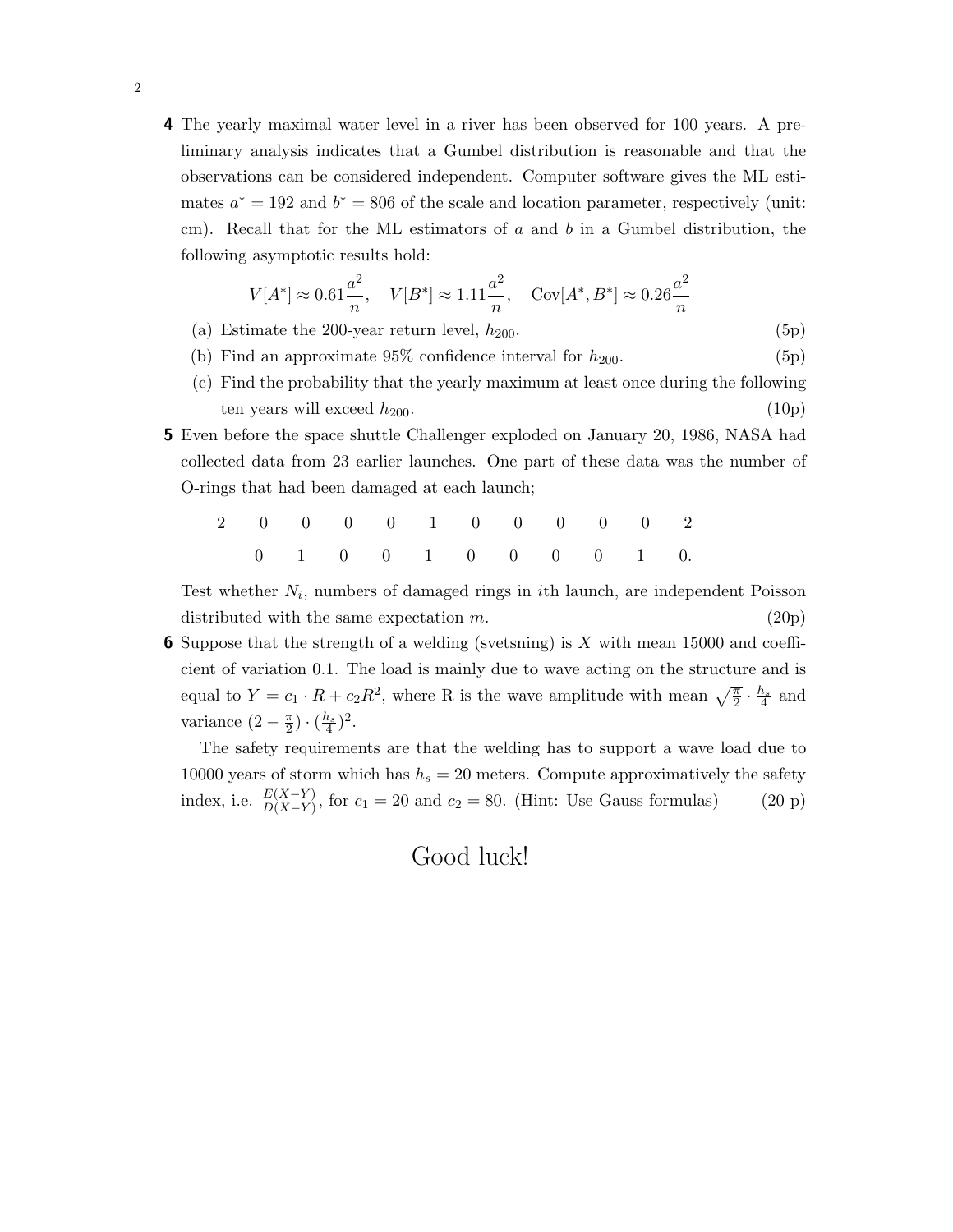## Solutions: Written examination - 23 May 2011

## Sannolikhet, statistik och risk MVE300.

- 1 Let T be the time it takes to perform the experiment, while  $T_1, T_2$  be the durations of steps 1 and 2, respectively, i.e.  $T = T_1 + T_2$ . We have  $E[T] = E[T_1] + E[T_2] = 90$ minutes, while  $D(T_1) = 30 \cdot 0.3 = 9$  and  $D(T_2) = 60 \cdot 0.2 = 12$  minutes. We want to compute  $P(T \le 120) = \Phi((120 - E[T]) / \sqrt{V(T)})$ .
	- (a) Since  $T_1$ ,  $T_2$  are independent  $V(T_1 + T_2) = V(T_1) + V(T_2) = 225$ , and hence  $P(T \le 120) = \Phi(2) = 0.98$
	- (b) Since  $T_1$ ,  $T_2$  are correlated  $V(T_1 + T_2) = V(T_1) + V(T_2) + 2D(T_1)D(T_2)\rho =$  $225 + 2 \cdot 9 \cdot 12 \cdot 0.9 = 419.4$ , and hence  $P(T \le 120) = \Phi(1.465) = 0.93$
- 2 (a) The Beta $(1,1)$  distribution is equivalent to a uniform distribution on [0, 1]. Without any specific prior knowledge about the unknown parameter  $p$ , this seems a reasonable choice.
	- (b) Updating with conjugated priors:  $P<sup>prior</sup> \in Beta(1,1); P<sup>post</sup> \in Beta(1 + 4, 1 +$  $100 - 4$ ) = Beta $(5, 97)$ .
	- (c) Again updating, now with  $P<sup>prior</sup> \in Beta(5, 97)$ ;  $P<sup>post</sup> \in Beta(5 + 10, 97 + 100 10) = \text{Beta}(15, 187).$
	- (d) Predictive probability:  $E[P<sup>post</sup>] = 15/(15 + 187) = 0.074$ .
- **3** The 0.9-quantile,  $x_{0.9}$ , is defined as  $P(X > x_{0.9}) = 0.9$ . Since X is a lognormal distrubuted random variable,  $\ln(X) \in N(m, \sigma^2)$ . Thus the probability  $P(\frac{\ln X - m}{\sigma} >$  $\lambda_{0.9}$  = 0.9, where  $\lambda_{0.9}$  is the 0.9-quantile in the standard Normal distribution. Furthermore,  $\lambda_{0.9} = -\lambda_{0.1} = -1.28155$ . So we have that  $0.9 = P(\ln X > m + \sigma \lambda_{0.9}) =$  $P(X > e^{m+\sigma\lambda_{0.9}})$ . Thus, the characteristic strength,  $x_{0.9} = e^{m+\sigma\lambda_{0.9}}$ . Calculating the constants,  $m = \ln(200)$  and  $\sigma = \sqrt{\ln(R(X)^2 + 1)} = \sqrt{\ln(0.2^2 + 1)}$  gives  $x_{0.9} = 200e^{-1.28155 \cdot \sqrt{\ln 1.04}} = 155 \text{ kN}.$
- 4 (a) Gumbel distribution:

$$
P(X \le x) = \exp(e^{-(x-b)/a}), \quad x \in \mathbb{R}.
$$

The 200-year return value  $h_{200}$  is obtained by solving for  $h_{200}$  in  $P(X > h_{200}) =$ 1/200, which results in

 $h_{200} = b - a \ln(-\ln(1 - 1/200)).$ 

An estimate  $h_{200}^*$  is then given by

$$
h_{200}^* = b^* - a^* \ln(-\ln(1 - 1/200)) \doteq 1823
$$
 (cm)